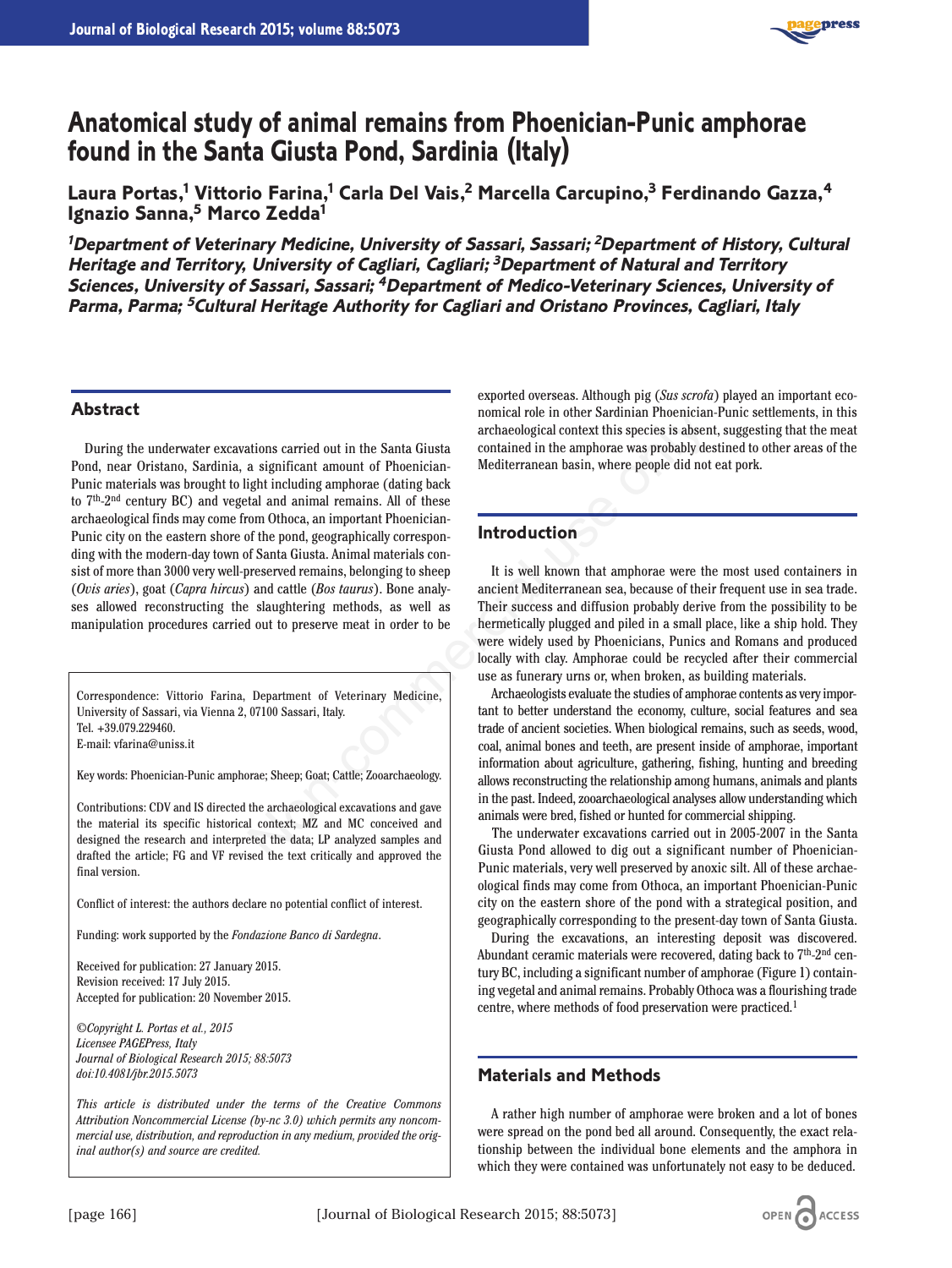

All faunal material was catalogued and photographed at the Zooarchaeological Laboratory, Department of Veterinary Medicine, University of Sassari. The current techniques of zooarchaeology<sup>2,3</sup> were applied according to the following steps: separation into categories (skull, vertebrae, ribs, limb bones), exact identification of the remains, recognition of species, estimation of the age of death and analysis of possible marks.

The osteological collection belonging to the Zooarchaeological Laboratory has been taken as reference for comparative anatomy. This collection includes thousands of isolated bones and teeth, and complete skeletons of Sardinian domestic and wild animal species. The bones from *Ovis aries* and *Capra hircus* were joined into the taxonomic category *Ovis vel Capra*. The observed percentages of entire long bones, mandibulae, vertebrae, ribs, scapulae and coxae were compared to the expected percentages calculated on account of its natural frequency referred to vertebrae in a normal complete skeleton. Vertebrae were chosen as a reference since they are numerous in the normal skeleton and possible errors due to taphonomical alterations in number are reduced.

The estimation of the age of death was based on the fusion of ossification centers, in agreement with Barone.4

The remains showing marks on the surface were separated and underwent stereomicroscopic analysis to distinguish their origin. Indeed, they may be human marks mostly derived from slaughtering, meat preparation and cooking (Figure 2), or non-human ones, like bites of carnivores and ruts of rodents.

### **Results**

The animal remains were found within the amphorae or close to them and consist of 3088 remains, about 15 kg total weight. The remains are very well preserved with a little degree of fragmentation. Apart from 513 undetermined remains, the majority of them (2075) belong to the domestic sheep (*Ovis aries*), goat (*Capra hircus*), and cattle (*Bos taurus*). In addition, remains of other species were found: small birds (145) and fish (355) among them mullets (*Mugil cephalus*). These non-mammalian remains are currently being studied to evaluate their antiquity and provenience. For this reason, no results are shown here. The minimum number of individuals (MNI) is high and precisely 146, that is 108 *Ovis vel Capra* and 38 from cattle. In order to evaluate



**Figure 1. Some of the Phoenician Punic amphorae brought to light from the Santa Giusta Pond.**

the possible presence of favorite anatomical parts, 8 body regions were considered: skull (including teeth and horns), thorax-rachis-pelvis, shoulder, arm, forearm, thigh, leg and hand-foot (Figure 3).

The remains belonging to *Ovis vel Capra* are 1319. In details, 209 bones







**Figure 3. Percentual distribution of the bone remains in different anatomical regions of** *Ovis vel Capra* **(A) and** *Bos Taurus* **(B).**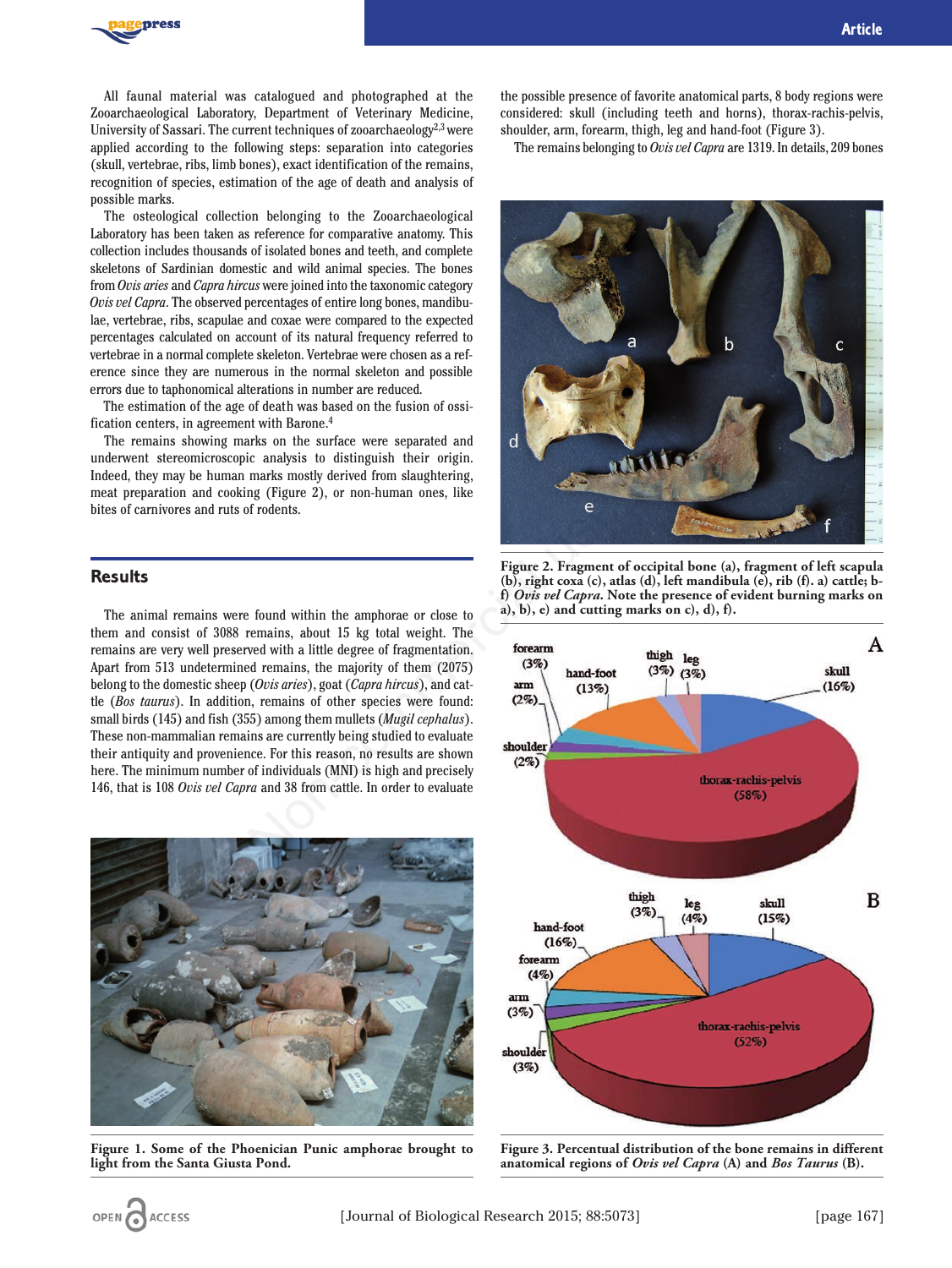belong to skull, 764 to thorax-rachis-pelvis, 22 to shoulder, 33 to arm, 46 to forearm, 169 to hand-foot, 33 to thigh and 43 to leg (Figure 3). Cattle remains (Figure 3) are 158 and assigned to skull (24 bones and teeth), thorax-rachis-pelvis (83), shoulder (4), arm (4), forearm (6), hand-foot (26), thigh (5) and leg (6). Table 1 summarizes the results obtained on entire long bones, mandibulae, vertebrae, ribs, scapulae and coxae.

A significant number of remains belongs to young animals. This was observed both in cattle and *Ovis vel Capra*. Numerous remains show cutting and burning marks, so permitting to reconstruct slaughtering methods and food preparation processes, as well as cooking and preservation procedures.

#### **Discussion**

All faunal materials were very well preserved. Indeed, all remains stayed underwater for 23-27 centuries. The remains were covered by a layer of silt and mud, which determined an anoxic microenvironment, ideal condition for preservation. Probably due to these circumstances, some bone remains had greenish spots, as previously observed in faunal remains coming from Phoenician-Punic amphorae found in the seabed of Nora, south-western Sardinia.<sup>5</sup> As to the possibility to introduce the body portions into the amphorae, some reflections may be made. The bones are for the most part intact, as the only few fragmented bones are long bones especially belonging to cattle. They might have been intentionally cut together with the surrounding muscle masses, in order to make them small enough to fit into the amphorae. Indeed, it is to be noted that their opening was about 15 cm in diameter, as is well-documented for Phoenician-Punic amphorae.<sup>6</sup>

In many cases, animals were slaughtered at a young age, so that tender and juicy meat suitable for trading could be obtained. The cut marks suggest a slaughtering interpretation: the animal body was divided in large portions. The limbs were disarticulated from the rest of the body and sectioned at the main joints, such as shoulder, elbow, hip, knee and stifle joints. Even the vertebral column was cut to obtain segments of 4-7 vertebrae each. It could be hypothesized that whole long bones could be inserted into the amphorae vertically to facilitate the introduction of complete limbs belonging to lambs and kids.

Moreover, it is to be noted that all the body parts were present, includ-



ing pieces devoid of muscles and consequently with poor nutritional value. This is the case, for example, of hands and feet, rich in tendons, ligaments and cartilages. It is to be noted that culinary recipes can be found in the Mediterranean area till today that are not based on meat, but on fibrous tissues, and are still widespread and appreciated.7 In *Ovis vel Capra* the actual percentages of limb bones are higher than those of natural frequency referred to vertebrae, suggesting a possible preference in the choice of some anatomical parts. It could be hypothesized that limbs belonging to *Ovis vel Capra* were preferred because of their small size allowing their introduction within the amphorae. Such hypothesis could account for the lower number of bovine limb bones.

Some remains show evidence of burns caused by cooking and smoking of the meat. Burning marks can be detected everywhere on the bone surface, but especially where bones where broken or not covered by soft tissues. These cooking procedures were probably carried out in order to avoid degradation of food during the sea trade, which could take some days. The finding of many vegetal remains, such as grape seeds (*Vitis vinifera*), pine cones (*Pinus halepensis and Pinus pinea*), almonds (*Prunus dulcis*) and others suggests that they were usually added to meat for preservation and spicing.8

The bones belong to sheep, goat and cattle, the most common domesticated mammals in the Mediterranean basin. It can be of some interest the absence of remains from pig (*Sus scrofa*), whereas that species played an important economical role in other Phoenician-Punic settlements in Sardinia, such as Tharros,<sup>9</sup> Nuraghe Lugherras, Olbia, Sant'Antioco, Nuraghe Sirai,<sup>10</sup> and Monte Sirai.<sup>11</sup> Our findings on the lack of pig remains agree with what found by Fonzo<sup>12</sup> in Punic amphorae from Santa Gilla pond, near the city of Cagliari, where pig remains were not found. Even if the topic is still matter of debate, it is possible that Phoenicians did not usually eat pork,<sup>13</sup> even though that habit may have been influenced by the local customs of the colonized areas.14 As to Sardinian settlements where pork was abundantly eaten by Nuragic people,15-17 it is possible that Phoenicians adjusted their food traditions to the local livestock farming and changed their culinary taste, $^{14}$  as is testified by the high number of pig remains found in the Phoenician Punic settlements mentioned above. Due to the absence of this species, we are inclined to believe that the amphorae found in Santa Giusta Pond were destined to be exported to areas where pork was not appreciated. That cannot be more than a hypothesis, due to the difficulties in decoding the relationship between locals, outsiders, and postcolonial contexts. The amphorae were produced in Phoenician mined an anoxic microenvironment,<br>
added to meat for preservation and spicing<br>
Probably due to these circumstances,<br>
and the domesticated nammals in the Mediterrane<br>
inferential and incentral in the definerated manuals in

| <b>Bones</b> | Ovis vel Capra |                          |                 |                          |                            |                           | <b>Bos taurus</b>     |        |                   |                            |                            |                    |
|--------------|----------------|--------------------------|-----------------|--------------------------|----------------------------|---------------------------|-----------------------|--------|-------------------|----------------------------|----------------------------|--------------------|
|              | Remains<br>(n) | Exp<br>$(\%)$            | Obs<br>(%)      | Burning<br>marks $(n)$   | <b>Cutting</b><br>marks(n) | <b>Young</b><br>bones (n) | <b>Remains</b><br>(n) | $(\%)$ | Exp Obs<br>$(\%)$ | <b>Burning</b><br>marks(n) | <b>Cutting</b><br>marks(n) | Young<br>bones (n) |
| Mandibula    | 18             | 5.7                      | 7.7             | 4                        |                            | $\overline{2}$            | 3                     | 5.7    | 1.3               |                            |                            |                    |
| Vertebrae    | 442            | $\overline{\phantom{a}}$ |                 | 15                       | 3                          | 37                        | 38                    |        |                   |                            | $\mathcal{S}$              | 14                 |
| <b>Ribs</b>  | 263            | $\overline{\phantom{a}}$ | ۰               | 36                       | 49                         | 28                        | 17                    |        |                   |                            | 5                          |                    |
| Scapula      | 22             | 5.7                      | 9.4             | $\overline{\phantom{a}}$ | $\overline{\phantom{a}}$   |                           | 4                     | 5.7    | 1.8               |                            |                            |                    |
| Humerus      | 33             | 5.7                      | 14              | 2                        | $\overline{2}$             | 18                        | 4                     | 5.7    | 1.8               |                            |                            |                    |
| Radius       | 34             | 5.7                      | 14              |                          | $\overline{\phantom{0}}$   | 27                        | $\overline{4}$        | 5.7    | 1.8               |                            | $\qquad \qquad =$          | $\overline{2}$     |
| Ulna         | 12             | 5.7                      | 5.1             | 4                        | ۰                          | 4                         | 2                     | 5.7    | 0.9               |                            |                            |                    |
| Coxae        | 31             | $\overline{\phantom{a}}$ | $\qquad \qquad$ | 4                        | $\qquad \qquad -$          | $\mathcal{S}$             | 4                     |        |                   |                            | $\qquad \qquad =$          |                    |
| Femur        | 33             | 5.7                      | 14              | 5                        |                            | 14                        | 5                     | 5.7    | 2.1               |                            |                            |                    |
| <b>Tibia</b> | 34             | 5.7                      | 14.5            | $\overline{\phantom{0}}$ | $\overline{\phantom{a}}$   | 27                        | 4                     | 5.7    | 1.8               |                            | $\qquad \qquad =$          |                    |
| Metapodials  | 56             | 11.4                     | 24              | 3                        |                            | 33                        | 3                     | 11.4   | 1.3               |                            |                            | 3                  |

**Table 1. Results obtained on entire long bones, mandibulae, vertebrae, ribs, scapulae and coxae.**

Exp, expected percentages on account of the natural frequency referred to vertebrae; Obs, observed percentages; Young bones, bones with still incomplete ossification process.